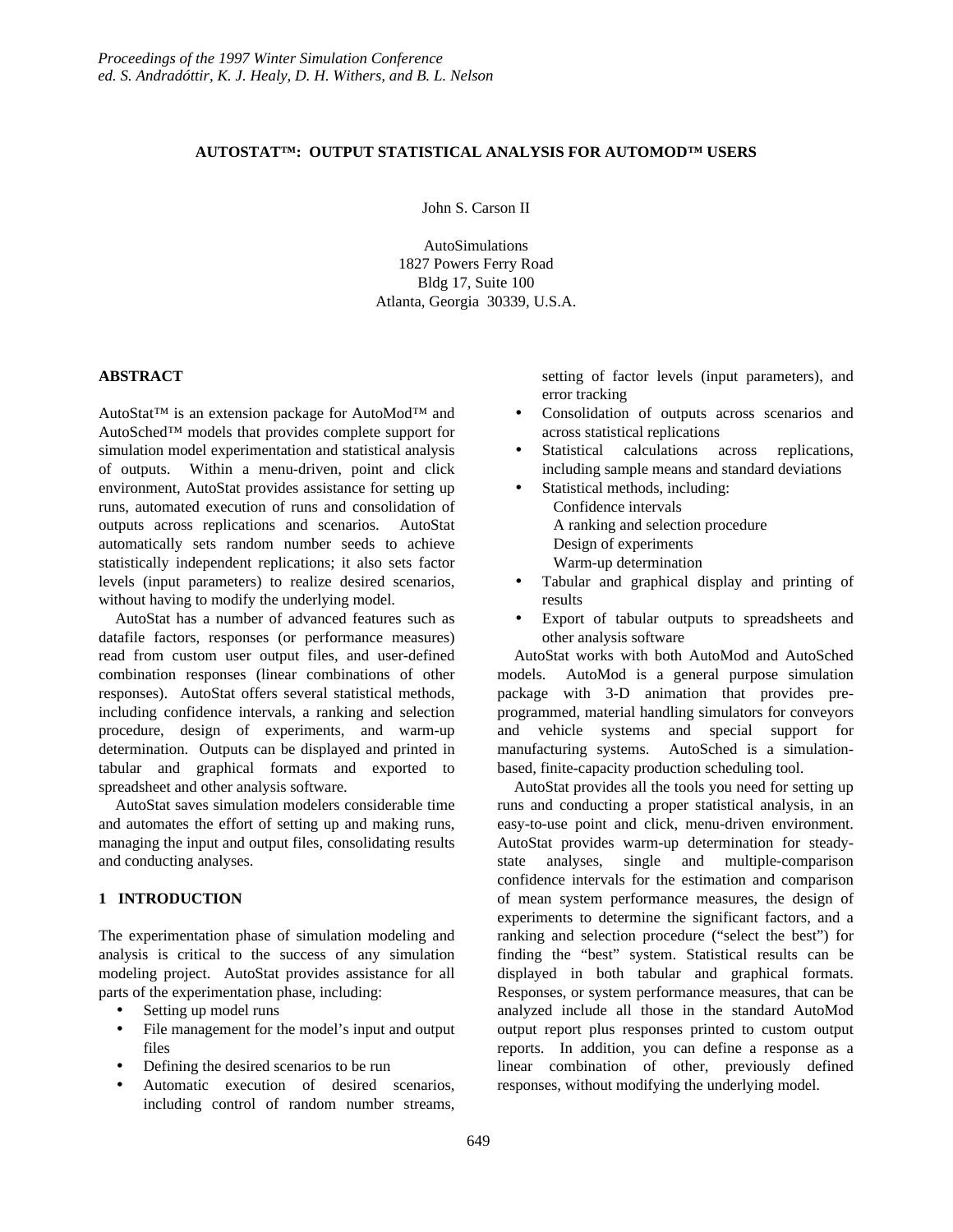In support of experimentation and analysis, AutoStat provides automated set-up and execution of model runs, file management and consolidation of outputs across runs. You define the factors or input parameters that you want to vary. Each set of factor values defines a different scenario or system alternative of interest. Possible factors include any standard AutoMod input parameter (such as number of vehicles or operators, conveyor speed, or vehicle speed), any user-defined variable's initial value, or any user input data file (such as a production schedule or daily orders).

After you identify the factors you want to vary, define the scenarios of interest, and specify the number of replications desired, AutoStat will automatically make all the runs for all desired scenarios and archive the outputs for later analysis and display of comparative results. For each run, AutoStat automatically sets the seeds for all random number streams, and sets user-specified values for factors, including data file factors, without modification to the underlying model.

In support of debugging and verification, AutoStat allows previous runs to be repeated interactively, so that suspicious outputs can be investigated and the model verified and errors corrected. When repeating a run for debugging purposes, AutoStat automatically duplicates all previous settings, including random number seeds and factor values. Models with errors can be corrected and previous runs re-made for verification purposes.

If your model has probabilistic or statistical components, such as random arrivals or random processing times, then you need AutoStat for conducting a statistical analysis to determine whether observed differences in a response between two scenarios or two system alternatives are real differences or are merely due to random fluctuations. If your model is deterministic, then AutoStat can still save you considerable time and effort in setting up and making runs across numerous scenarios.

After AutoStat makes all the runs you request, you select the runs to compare, choose the type of analysis or graphical comparison, and AutoStat will extract the relevant outputs, do the statistical analysis and display the comparative results automatically. AutoStat can compare alternatives on the basis of any standard AutoMod output or any user-computed output written to a custom output report. Responses can be added after runs have been completed and analyses conducted on these responses, without having to re-run the model.

AutoStat makes it relatively simple to setup and run a large number of comparative simulations. With a few selections with the mouse, you can get results comparing the model's performance measures across any number of alternative scenarios. Results can be displayed in graphical and tabular form. In fact, without using the statistical capabilities at all, AutoStat can save you a tremendous amount of time during the debugging and verification phases of modeling, and thus help to make your model more robust. In addition, when setting up and making a set of runs for comparing alternatives, AutoStat can save you a tremendous amount of time compared to using batch files and manually managing all of the input and output files.

The remainder of this paper is organized as follows: Section 2 covers the basic concepts for setting up runs in AutoStat, namely, responses, factors, configurations and sample types. Section 3 explains the menu system. Section 4 covers the statistical procedures available in AutoStat. Section 5 discusses the use of AutoStat during model debugging and verification, and Section 6 discusses it use during experimentation. Section 7 provides a summary.

# **2 BASIC CONCEPTS**

To use AutoStat to make runs for the purpose of experimentation or model verification, you begin by defining responses, factors, configurations and sample types. First, you define the responses or measures of system performance; second, you define the factors, or input parameters, that will be varied to generate alternative scenarios or system designs to be compared. A set of factors is grouped into a configuration, or experimental framework, to define the desired scenarios to be simulated. For each factor in a configuration, you then define the desired value or range of values, and AutoStat automatically generates the requested runs. You also must specify the sample type, namely the warm-up period and runlength, plus the number of statistical replications. Then, AutoStat takes over, makes all requested runs, and archives the results for later analysis. This section discusses these basic concepts.

#### **2.1 Responses**

A response is a model output, usually a measure of system performance. For example, typical responses include machine or worker utilization, average and maximum queue size, and throughput. A response can be any output statistic captured by AutoMod or AutoSched and printed to any of the standard output reports.

AutoStat also allows user responses and combination responses. Any output statistic printed to a custom output report is called a user response. AutoStat can be "taught" to read a custom output report and "find" the desired output to be used as a response. To achieve this, the custom output report must contain a "snap separator", that is, a unique string that identifies the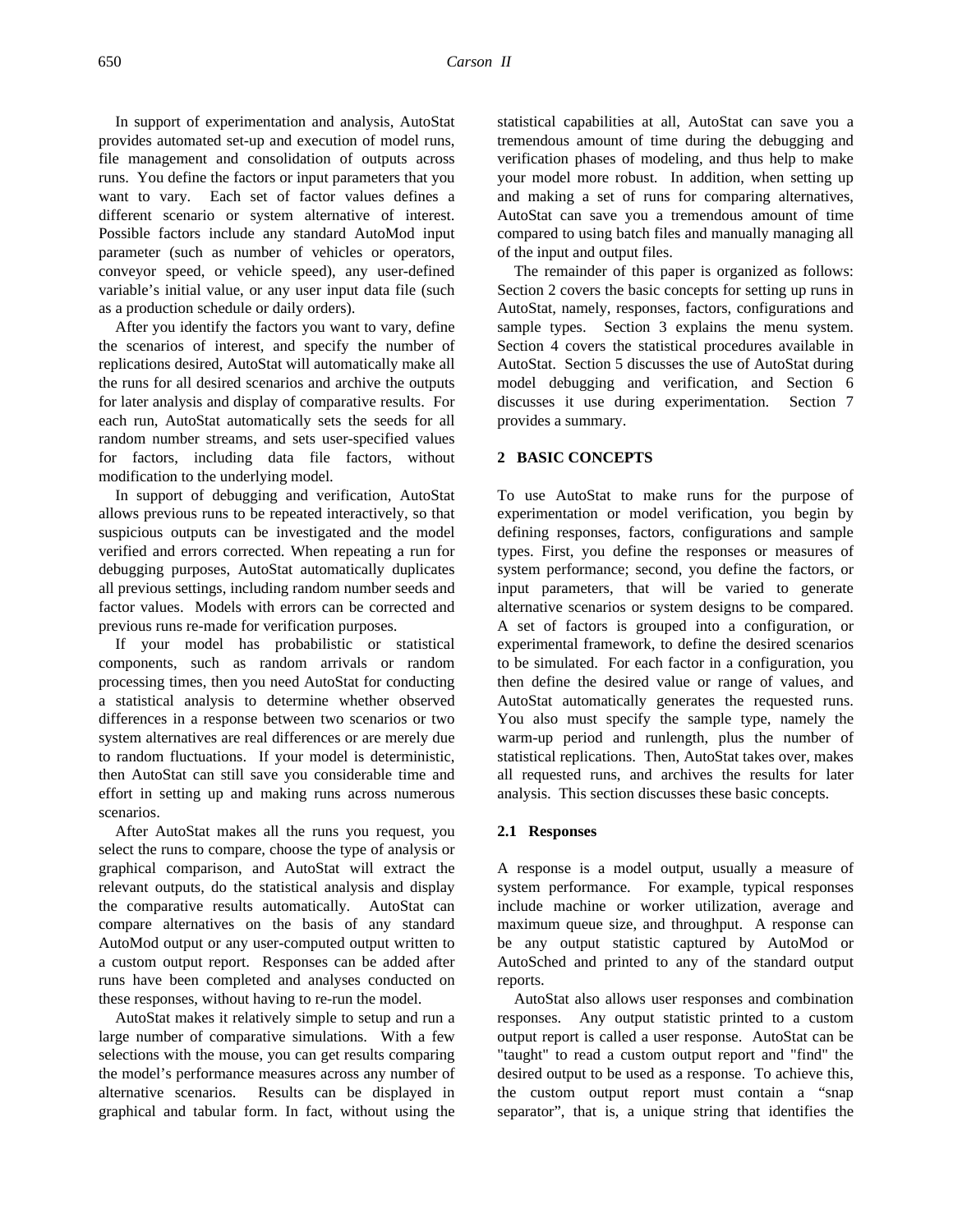beginning of the custom report for the warm-up period (if any) and the beginning of the report for the steadystate portion of the run. For models without a warm-up period, the snap separator can be any string at the top of the output file. The custom report also must contain one or two unique strings of characters, each usually a header or title, before the desired statistic, either on the same or a preceding line as the statistic. AutoStat is then told to look on the same line as, or a specified number of lines after, the unique character string, and to read a specified column from that line (counting columns starting at 0). You must also tell AutoStat whether the statistic is an average, a total (such as counting the occurrences of some event), a minimum or a maximum, so that AutoStat can handle any subsequent analyses properly.

Identification of AutoSched responses has been automated even further. Standard AutoSched output files are displayed in an edit table format, similar to a spreadsheet, with rows and columns. Clicking with the mouse on a desired element identifies the output in that row and column as a response.

Combination responses are new responses defined as linear combinations of other responses. This allows responses such as cost functions or averages to be computed by AutoStat without changing the model in any way.

For each run made, AutoStat saves the complete AutoMod report plus all custom reports requested to an archive in a compressed format (to minimize usage of hard disk space). Because of the archiving of all outputs, additional responses can be defined after a set of runs have been completed, without having to re-run the model, and additional analyses conducted.

### **2.2 Factors**

A factor is a model input parameter that can be varied during experimentation. Usually, a set of factors set to particular values defines a scenario or alternative system design of interest. Examples of factors include the number of workers, product flow, machine speeds, production schedules and operating rules, order files, conveyor speeds, and vehicle performance specifications (speeds, accelerations).

In an AutoMod model, the following items can be factors:

• Capacity of a resource, counter, block or any other built-in entity.

Speed or other performance parameter of a vehicle in an AGVS, ASRS, Bridge Crane, Power & Free or other vehicle system.

• Capacity of a vehicle (number of loads that can be transported).

Speed of a conveyor section.

- Size of a load (important for conveyor models).
- Initial value of a variable.
- External input data file.

In addition to these factors, a special type of factor is available for AutoSched models. All AutoSched models are driven by a standard set of input tables defined through a spreadsheet-like user interface. Examples include Station, Routing and Calendar files. When defining an AutoSched factor, AutoStat displays the actual input table and you may select one or more cells as factors. This means that you desire to change the values in this group of cells during experimentation. In addition to cells, rows to be modified or added can be defined as AutoSched factors.

When any of these parameters is designated as a factor and assigned values, AutoStat will automatically override their value in the model (called the base value) without any more effort on your part than choosing the factor and typing the desired factor values.

Operating logic can be made a factor by using an input variable as a flag, for example to indicate which set of operating rules to use, and having the model select which rules to use based on the variable's value. In this way, alternative operating rules or logic can be compared against each other.

As mentioned, an external input data file can be defined as a factor. Examples of potential data file factors include production schedule files, product routing files, order files, machine processing times and downtime data. To use a datafile factor, first you create two or more alternative input files. Then by point and click you tell AutoStat that the input file is a variable factor and specify the alternative file names. For example, suppose a model of a distribution center reads a file of daily orders called "order.d". You obtain samples of order files for 5 different days over the past year, calling them "order.1", "order.2", ..., and "order.5". You tell AutoStat that "order.d" is a datafile factor and specify the names of the alternate order files. When such a file is used as a factor, AutoStat automatically copies the alternate files to the filename hard-coded in the model (saving the original and restoring it after all runs are completed). No changes to the model itself are required.

## **2.3 Configurations and Sample Types**

Defining configurations and sample types is the next step in setting up experimental runs. AutoStat uses the concept of a "configuration" to designate a set of factors to be varied for a particular analysis. Other factors (if any) are given a constant value, either the value hardcoded in the model or any other desired value. A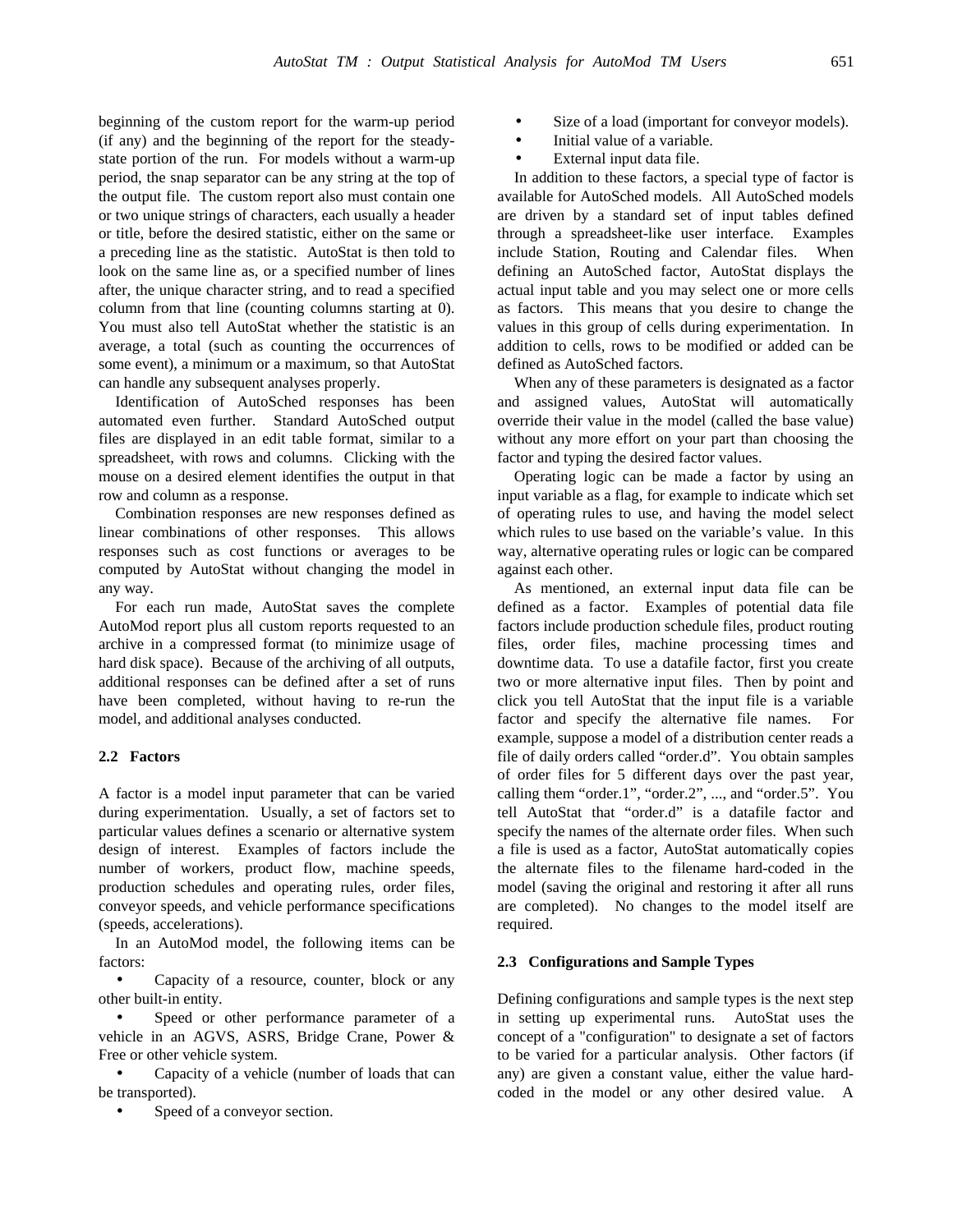configuration thus provides an experimental framework for a group of experiments.

Next, you define the sample type or run conditions. For example, for a particular model, it might be appropriate to have an 8 hour warm-up period and a 40 hour run. (For steady-state simulations with an initialization phase, AutoStat can assist in determining the appropriate warm-up period, as described in Section 4.1.) For a terminating (non-steady state) simulation, you simply define the desired runlength and a zerolength warm-up period.

## **2.4 Setups**

To setup the sample runs for a configuration, you define the value or range of values for each variable factor. You can setup runs one at a time by specifying values for each variable factor in a configuration, or you can setup multiple runs at once by defining the set of values for each factor and have AutoStat generate all combinations of factor values. Finally, you define the desired number of statistical replications, with three being the minimum recommended number. Each statistical replication of a scenario uses the same factor values but uses a unique stream of random numbers to guarantee statistical independence and random sampling, as required by most statistical methods.

### **2.5 Making Runs**

After defining factors and responses, configurations and sample types, and setting up the desired sample runs, you make the model runs by clicking on the Run menu and selecting "Do all runs". AutoStat will automatically make the requested number of independent replications of all the scenarios that you have set up.

For example, suppose that in a model of a production line, the following variables are the experimental factors, with factor values as given:

Number of Packing Machines: 3, 4, or 5 Number of Operators per Coloring Machine: 1 operator per 1 machine 1 operator per 2 machines Production Schedule (a datafile factor): "SCHED1.DAT"

## "SCHED2.DAT"

AutoStat will automatically make the runs for each requested combination of factor values, and save the standard AutoMod output report and all custom reports that contain responses. In this example, for one replication per scenario and using all combinations of factor values, each set of runs amounts to  $3 \times 2 \times 2 = 12$ runs. With 3 replications, AutoStat would make 36 runs. Multiple replications are needed by most statistical procedures.

## **3 MENUS AND MECHANICS**

With Version 8.0 and higher, AutoStat and other AutoSimulations' products are true Windows™ products for the PC, and are based on the Motif™ graphical user interface on UNIX platforms.

To set up and make runs, you use the Model, Responses, Factors, Configurations, Samples and Runs menus. The Model menu is for opening models and saving AutoStat default data. With these menus, you setup all AutoStat experiments and get many of the benefits of using AutoStat in terms of data and scenario management.

The other menus cover the statistical and display capabilities:

1. Warm-up Determination:

Setup warm-up runs and display Welch moving average plots of responses over time.

2. Confidence Intervals:

Single and comparison intervals, the "select the best" ranking and selection procedure.

3. Design of Experiments:

Setup DOE runs, and graph and print DOE results.

4. Graphs:

Plot of responses versus a factor Confidence interval plot of response for each

configuration

# **4 STATISTICAL PROCEDURES IN AUTOSTAT**

In this section, we describe the statistical capabilities of AutoStat. These are divided between Warm-up Determination in Section 4.1 and the analyses in Sections 4.2 - 4.5. The types of analyses offered include confidence intervals, a  $2<sup>k</sup>$  design of experiments, and a ranking and selection procedure called "Select the Best". (For more background on statistical methods in simulation, see Banks, Carson, and Nelson (1996) and Law and Kelton (1991).)

#### **4.1 Warm-up Determination**

If you are interested in the steady-state behavior of a system and not the warm-up or initial transient caused by starting the simulation in an empty and idle condition or some other state not representative of steady state, then you need to determine the length of the warm-up or initial transient phase. After determining a reasonable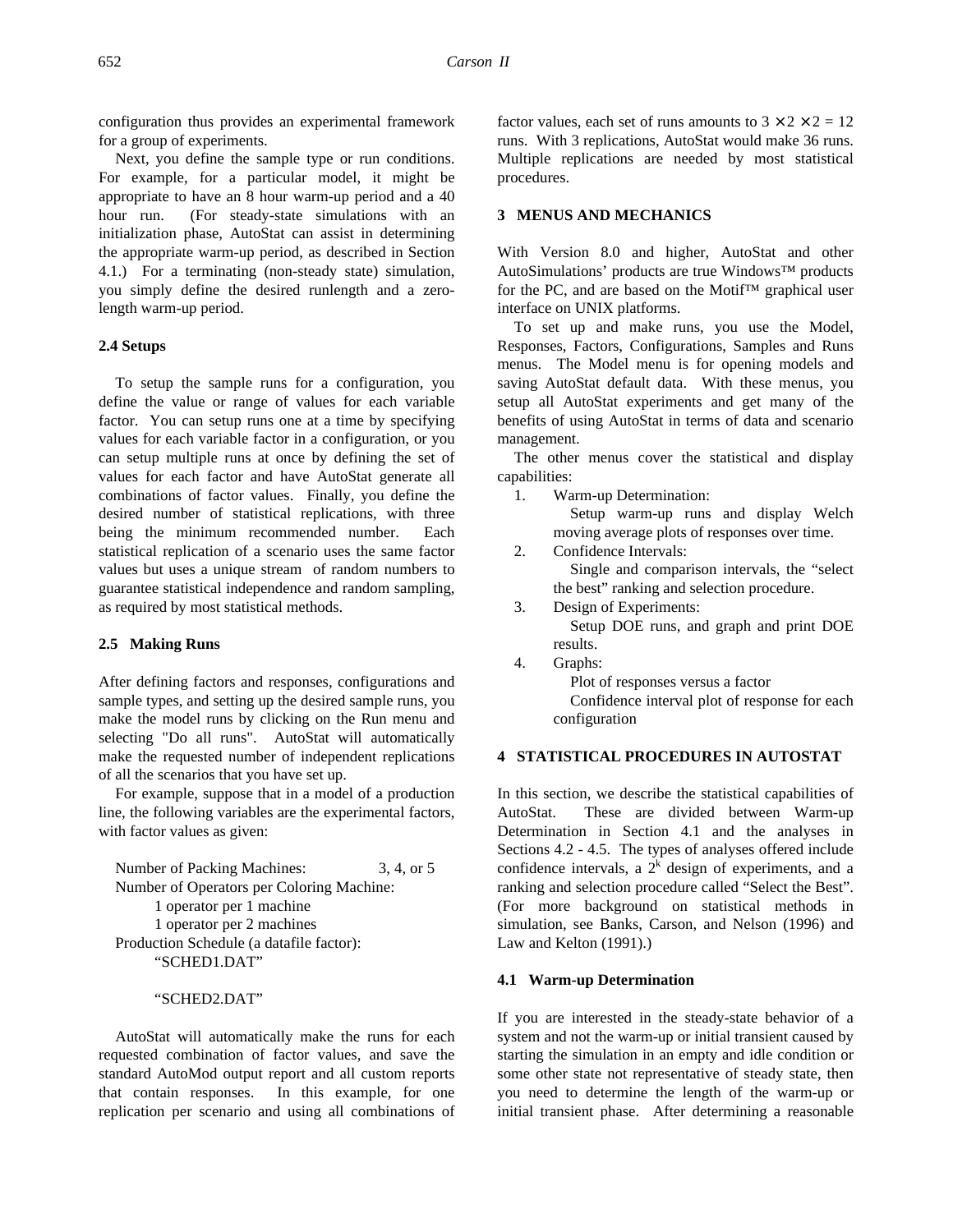length for the warm-up period, you will run the simulation for a reasonably long period after the warmup phase, so that system performance statistics (responses) can be collected over a period that is close to steady state conditions. It is recommended that the steady-state phase be at least twice as long as the warmup period, since the warm-up period is usually related to the (maximum) length of time it takes for parts to get through the system. Having a warm-up period that is too short, failing to load the system to a state representative of steady state, or failing to run the steady-state phase long enough, could result in performance statistics that are biased low due to the empty and idle initial state at time zero and that are not good estimates of the system's steady state behavior.

For warm-up determination, you should make a long run of one or more scenarios, breaking the run into a large number of short snaps. As a rule of thumb, we recommend 100 snaps. In AutoMod, a snap is a reporting period; standard output reports are written to a file at the end of each snap, statistical accumulators are reset, and the simulation continues. If you tell AutoStat to make 100 snaps for warm-up determination, you will have a plot based on 100 response values, one response value for each snap period.

You should verify that all parts of the system become loaded and process a reasonable number of loads during the specified runlength. To determine whether it is reasonable to assume that the model has reached a steady state, you should examine all key responses and how fast, or whether, they are converging to a steady state. In addition, you may want to define a number of special responses for detecting that all subsystems, or all entity types, have been successfully loaded. For example, you may want to define responses for waiting times at the end of any product routing, or throughput by product type, to be sure that the whole system is loaded or that low volume or slow moving product has reached a steady state.

There is no known reliable method for automatically determining, by a statistical or mathematical calculation, when (or whether) a model has reached steady state. The best methods are graphical and depend upon your judgment and your knowledge of the actual system.

To assist in determining the length of the warm-up period, AutoStat provides a moving average plot of any selected response over the snaps. To reduce random fluctuations or noise, the plot is averaged in two ways: across replications and within replications. The acrossreplication averaging is automatic. The withinreplication average is the moving average plot, defined by a user-adjustable window size.

A moving average is the average over several adjacent snaps of the response value for those snaps. The number of adjacent snaps used to compute the moving average is called the window size. The purpose of the moving average is to smooth the plot in order to detect the underlying trend or low frequency fluctuations over time by dampening the random noise or high frequency fluctuations. Having a large number of short snaps makes the plots more meaningful, easier to interpret, and also allows for more flexibility in choosing a window size. For example, if you request 100 snaps and a window size of 1, the plot will consist of 100 response values. If you request a window size of 3, then snaps 1-3 are averaged, snaps 2-4 are averaged, ..., and snaps 98-100 are averaged, resulting in 98 values to be plotted.

To determine a reasonable warm-up period, you must use not only the moving average plots with a suitably chosen window size, but also your knowledge that all areas of the system have reached a reasonable loading. It should be kept in mind that some configurations may not have steady state, usually indicated by a response value that continues to rise in value the longer the model is simulated. The AutoStat moving average plot can assist in determining whether a steady state is reached at all.

After you have determined the warm-up period, you setup a sample type with the warm-up and steady-state runlengths desired, and AutoStat will automatically ignore the responses over the warm-up and use responses over the steady state for all analyses.

### **4.2 Confidence Intervals**

A confidence interval for a single scenario is used to estimate long-run mean value of a response. It measures the effect on the estimate of mean response due to inherent statistical variation in the model. As more replications are made, the width of the confidence interval decreases, indicating greater certainty in the estimate in a statistical sense. (A short confidence interval does not, of course, say anything about a model's validity.)

A confidence interval for the difference in response between two scenarios is used to make a judgment regarding whether, and how much of, the observed difference is due to systematic differences in the two scenarios versus being due to mere random variation or noise.

To compute a confidence interval for a single scenario, AutoStat computes the overall average response over all replications, computes the sample standard deviation of the responses, and the standard error of the overall average response. Then it computes the confidence interval at the desired level of confidence (usually, 95%). The confidence interval is an interval around the overall average response value that estimates uncertainty in the estimate of mean response; it provides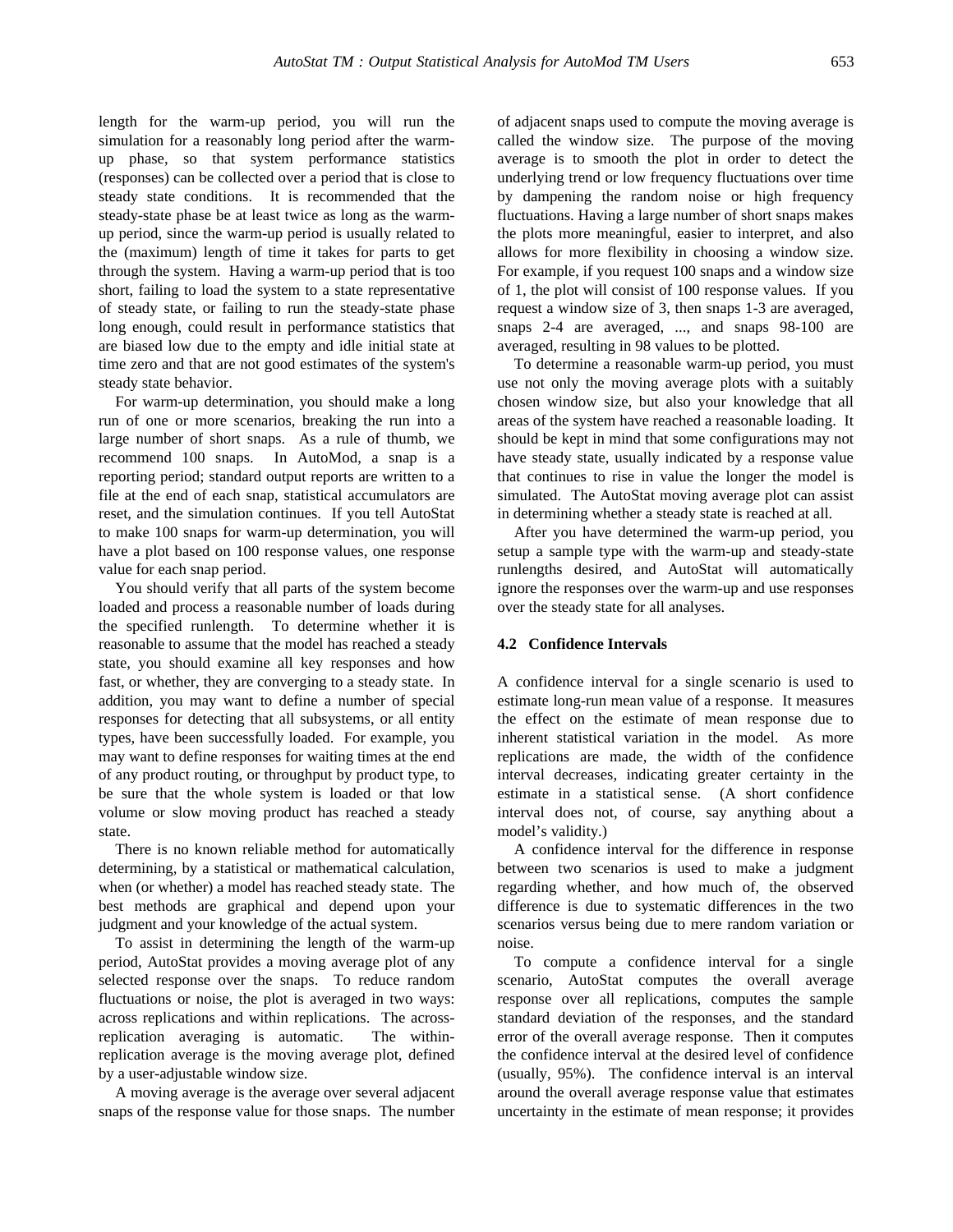an estimate of the amount of variation in the overall sample average response due to statistical variation in the inputs for the particular runlength used.

A confidence interval should be used only when the response of interest is an average; it should not be used for maximums or minimums. This is because of the statistical theory (normality theory and the Central Limit Theorem) on which the computations are based. In fact, AutoStat will not compute confidence intervals for statistics of type minimum or maximum.

Confidence intervals are perhaps more useful when comparing the response of two (or more) scenarios. Suppose two alternative system designs (A and B) of a widget production facility were simulated for 4 replications and average widget time in system was compared. Suppose, further, that AutoStat reports a 95% confidence interval on the difference in time in system between systems A and B as:

 $3.2 \pm 3.8$  hours, or

-0.8 to 7.0 hours.

Since the interval contains zero, and thus overlaps both negative and positive ranges, no conclusion can be drawn as to whether system A or B is better, at least on a statistical basis. However, if a 4 hour improvement for widget time in system was of no practical importance, it can be concluded that neither system is better than the other. On the other hand, if a 2 hour difference was of importance, then more replications would be needed to reduce the width of the confidence interval so that a more precise estimate could be obtained. With a sufficient number of replications, the confidence interval should lie entirely to the left, or entirely to the right, of the value 2, in which case strong conclusions can be drawn.

If a tighter estimate of average difference were desired, how many more replications would be needed? In general, to decrease the confidence interval width by half, it is necessary to make 4 times the original number of runs. For example, for the widget example with 4 runs, it would take 12 more runs for a total of 16 to get a confidence interval of roughly half the original width (that is, of roughly  $\pm 3.8/2 = 1.9$  hours in width).

## **4.3 Design of Experiments**

One method for determining which factors have a statistically significant effect upon any response is to apply AutoStat's design of experiments. Statistical significance for a factor means that with high confidence the observed variation in mean response as the factor is varied from a low to a high setting is more than can be accounted for by mere random variation; that is, the observed variation of the response is larger than what would be expected due to the random variation alone.

Thus, the factor is judged to have a significant effect on the response value. With this procedure, you can quickly eliminate from further experimentation many factors that have little or no effect on the important system performance measures, and use future computer and analysis time more profitably by concentrating on the factors most likely to have a large effect on system response.

AutoStat offers the so-called  $2^k$  design; each factor is allowed two values, a "low" and a "high" setting. AutoStat offers the full factorial design, requiring all combinations of factor levels to be simulated. For example, for k=5 factors, a total of  $2^k = 32$  runs are needed for each replicate of a full factorial design. AutoStat also offers several lower resolution designs, allowing a trade-off between number of runs and the possible inferences that can be drawn reliably.

## **4.4 Select the Best**

AutoStat also offers a "Select the Best" ranking and selection procedure, one of the subset selection procedures presented in Law and Kelton (1991).

The goal is to select the best system, defined as the one with the minimum or maximum value of some specified response, from among *k* systems. For example, the best system might be the one with maximum throughput or minimum average time in system per part produced. The procedure can select either the single best system, or a subset containing the best system. The subset size is designated by  $m$ . For  $m = 1$ , the single best system is desired. For  $m > 1$ , the procedure will select a subset of size *m* containing the best system.

Besides specifying *k* and *m*, a user specifies the minimum probability of correct selection, *P\**, and an indifference amount,  $d^*$ . Typically,  $P^* = 0.95$ , and the goal is  $P(CS) = \text{Prob}(\text{Correct Selection}) \ge P^*$ .

The choice of indifference amount, *d\**, depends on engineering or practical considerations. If the response of a system is very close to the response of the best system, then we do not care which of the two systems is chosen as best. More precisely, if the two system responses are within *d\**, then we are "indifferent" to which one is chosen as best. With this setup, we are guaranteed that  $P(CS) > \ge P^*$ , where correct selection is defined as the best or any system within the indifference amount of the best.

The ranking and selection procedure in AutoStat is a two-stage procedure. First, an initial sample is taken of at least 5 runs of each configuration being compared. This initial sample is used to provide preliminary sample means and sample variances, and to determine the number of additional samples needed to select the best subset with the specified probability of correct selection.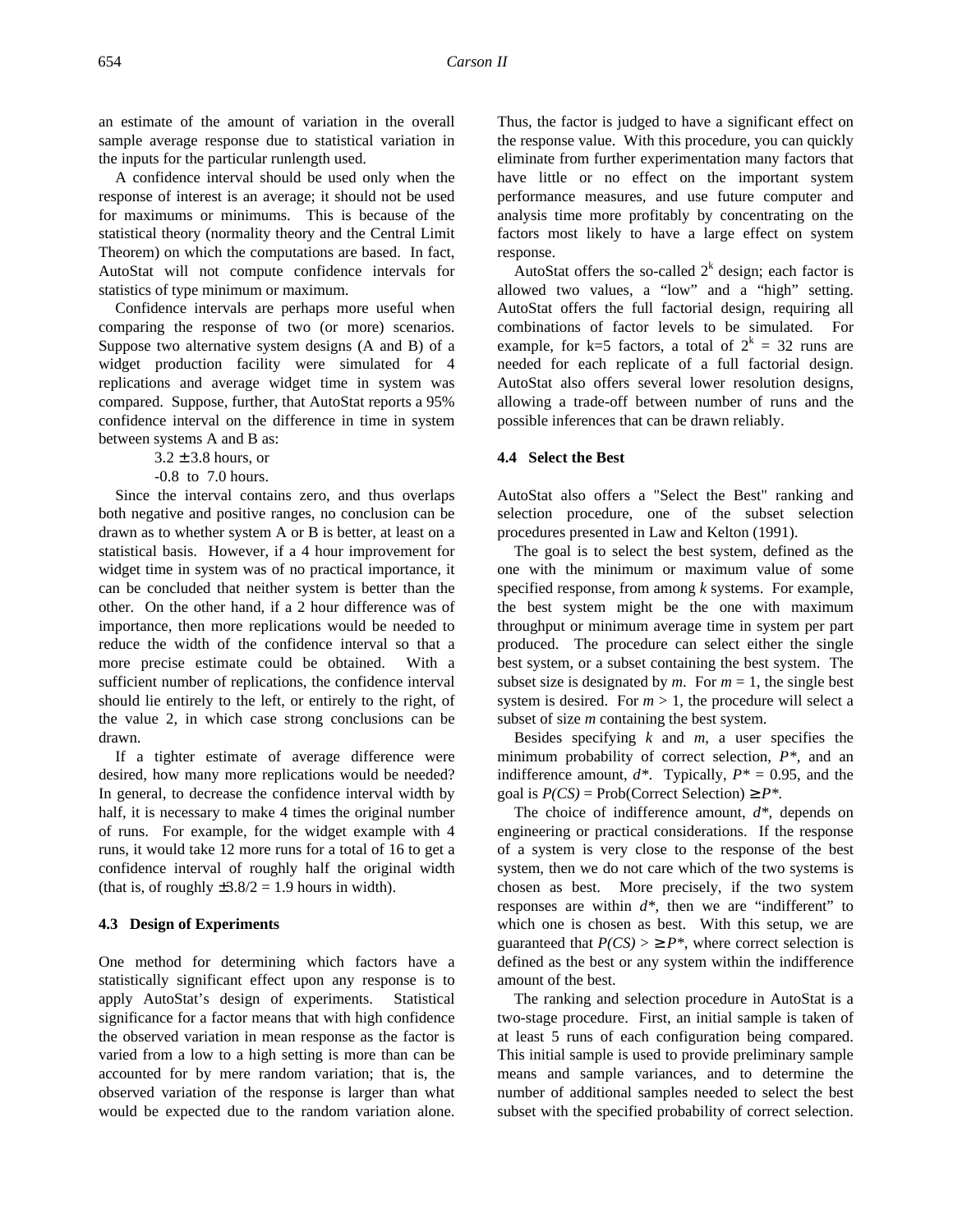Note that *P\** and *d\** can be selected after the first-stage of sampling; the advantage of this is that AutoStat computes and displays the number of additional samples needed for a specified *m*, *P\** and *d\*.* In general, the final sample size,  $N_i$ , required for each configuration  $i$  gets larger as subset size *m* or indifference amount *d\** decreases, or as probability of correct selection *P\** increases. It is recommended that *P\** be set at 95% and *m* and/or *d\** be made larger if the required sample size is too large for the available computer time.

Theoretically, the "Select the Best" procedure could be used in a factorial experiment to automatically find the combination of factor values that results in an optimum response. But in practice, with even a moderate number of factors and factor values, the procedure may require such a large number of replications as to exceed available computer time. Therefore, it is recommended that as many factors as possible be eliminated (and set at some appropriate constant value) by using either the Design of Experiments or multiple comparisons, or perhaps Select the Best with a moderately large subset size. Then Select the Best can be used with a small number of the most significant factors to determine the optimum combination of factor values.

## **4.5 Graphical Displays**

AutoStat provides graphical displays of one or more responses versus a factor, and plots of confidence intervals for a selected set of configurations. In addition, the results of the Design of Experiments can be displayed graphically, namely, the confidence intervals for the main and interaction effects.

# **5 USING AUTOSTAT DURING MODEL TESTING AND VERIFICATION**

Even before using its statistical capabilities, AutoStat can be of great assistance during model testing and verification. In brief, AutoStat provides a quick way to setup and run a large number of tests overnight or over a weekend, and a quick and convenient way to view the resulting outputs for face validity.

Key parameters can be varied easily by selecting them as factors. In fact, in a brief 10 to 15 minutes for setting up runs, almost any number of test runs can be setup and started. For verification purposes, you should make at least 3 statistical replications and run as wide a range of scenarios as possible, given the available computer time.

When you return to view the results, most likely AutoStat will have finished all the runs. If not, simply click on the Cancel button to abort the remaining runs. Completed runs will be saved and canceled runs can be completed at a later time if desired. For each run made, the usual AutoMod message window is on the screen; it will tell you whether the run completed the requested runlength or stopped with a modeling error. Of course, your model may also print messages to the message window, perhaps reporting some logical error detected during the run.

Using the Display Samples menu item on the Sample menu, you can display a table of all responses over all runs. A quick visual scan of this table will usually indicate whether the responses are consistent within a scenario. For example, looking at throughput for the whole system and key subsystems will tell you whether the model has a "lock-up" condition indicating a modeling error. The purpose here is not a detailed analysis, but rather to incorporate model verification into model development in an ongoing fashion and to provide more robust model testing by simulating over a wide range of factor settings.

If a run ends with an error or some unexpected output, you can use AutoStat to easily repeat that particular run in normal interactive mode to find the cause of the problem. You may use the debugger, watch the animation, or use any other debugging technique. Choose Repeat Run on the Runs menu, select the run you want to repeat, and AutoStat will automatically set the factor values and the random number seeds, so that you can repeat the previously made run. After finding suspected errors and modifying the model to fix them, you can again use AutoStat to repeat the previous run in order to verify the model's correctness.

Usually, after modeling errors have been fixed and the model has been satisfactorily verified, you should delete all runs made for verification and debugging purposes. After all, the model has probably changed during this period (to fix errors) and experimentation should be done with the final verified model.

The main purpose of using AutoStat in these early phases of a project before experimentation begins is as a quick test that a model runs to completion, and that the outputs (responses) are reasonable, over a wide range of possible inputs. This provides much more robust testing over a wider range of conditions than can be achieved by making one run at a time manually.

## **6 AUTOSTAT AND EXPERIMENTATION**

AutoStat was designed to provide a set of basic statistical procedures to assist during the experimentation phase of a project. The data management and scenario management capabilities allow you to have more time to concentrate on the analysis itself instead of the tedious details of setting up runs and keeping track of all the output files.